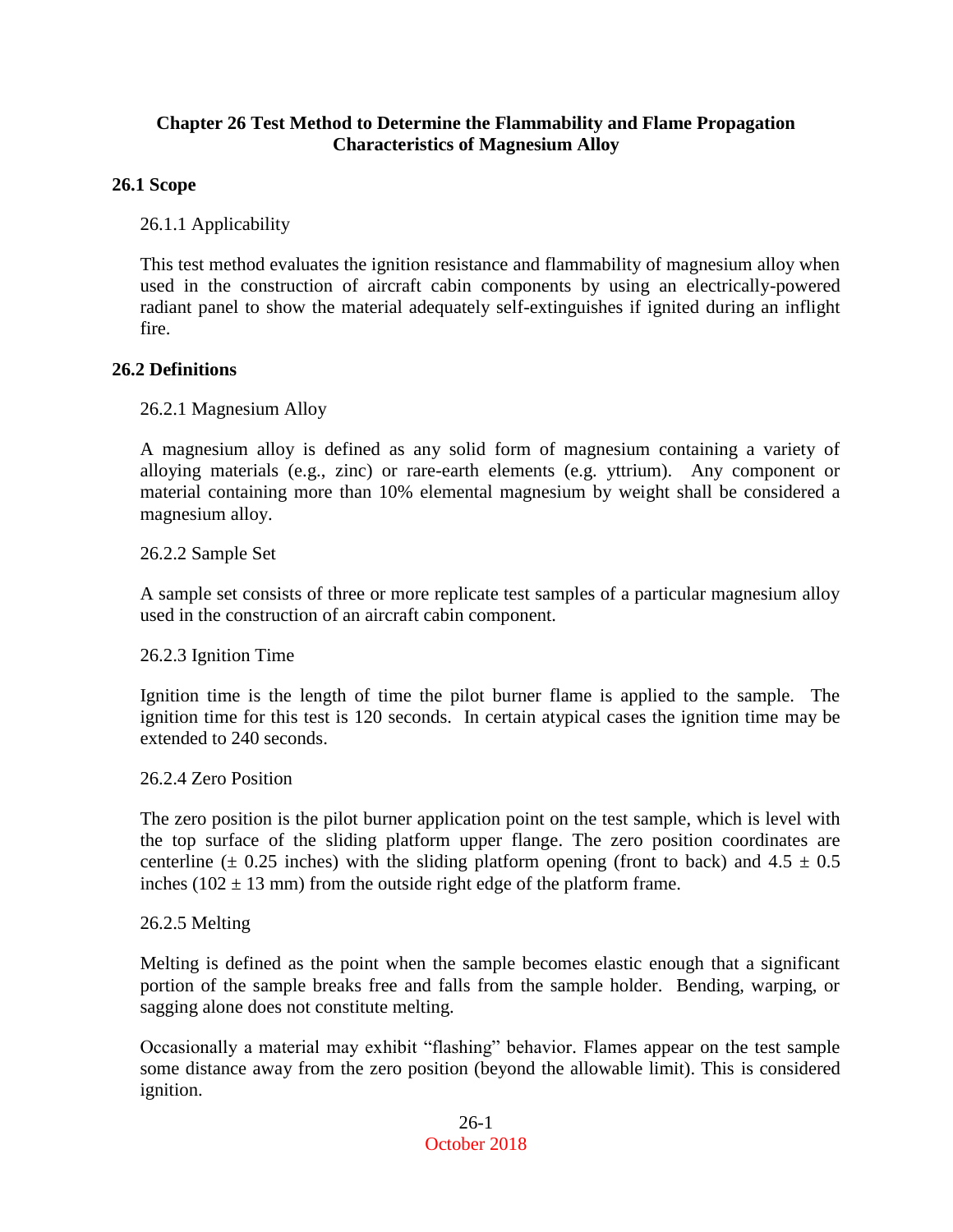#### 26.2.6 Ignition

Ignition is defined as the first observation of sparking of the magnesium alloy sample when subjected to the pilot burner. The point of ignition is typically a very bright, intense, bluewhite flame that can be differentiated from the surrounding yellow-orange flames being produced by the pilot burner. Ignition is often times the precursor to burning, in which the material experiences sustained ignition.

#### 26.2.7 Burning

Burning (sustained ignition) is defined as an ignition lasting for 10 consecutive seconds (i.e., the start time of an ignition lasting for more than 10 seconds shall be considered the beginning of the burning period, in the event that ignition stops and then re-starts).

#### 26.2.8 Weight Loss

The sample weight loss is the amount of weight a sample loses during exposure to the pilot burner and radiant heat. Molten pieces of the test sample must be retrieved from the surface of the ceramic board upon which the sample holder rests following test completion once sufficient cooling has taken place. Molten/resolidified pieces of the test sample must be blown off with compressed air, to eliminate the inclusion of oxidized material or ceramic board during the final weight measurement. The percentage weight loss for a sample is defined as the pre-test weight of the sample less the post-test weight of the sample and any droppings, expressed as the percentage of the pre-test weight.

26.2.9 Radiant Heat Source

The radiant heat source is an electric panel having six 3-inch (76.2 mm) wide emitter strips (see section 26.3.2 Electric Radiant Heat Source).

26.2.10 Test Series

A series of tests conducted between chamber calibration and system recheck (see sections 26.5.2 Zero Position Calibration and 26.6.3 System Recheck Procedure).

26.2.11 NIST

The National Institute of Standards and Technology (USA).

26.2.12 NIST Traceability

A calibration entity using NIST traceable calibration instrumentation.

26.2.13 Heat Flux

The intensity of the thermal environment to which the sample is exposed when burned. In this test method, the total heat flux is 1.5 BTU/ft<sup>2</sup>sec (1.7 W/cm<sup>2</sup>).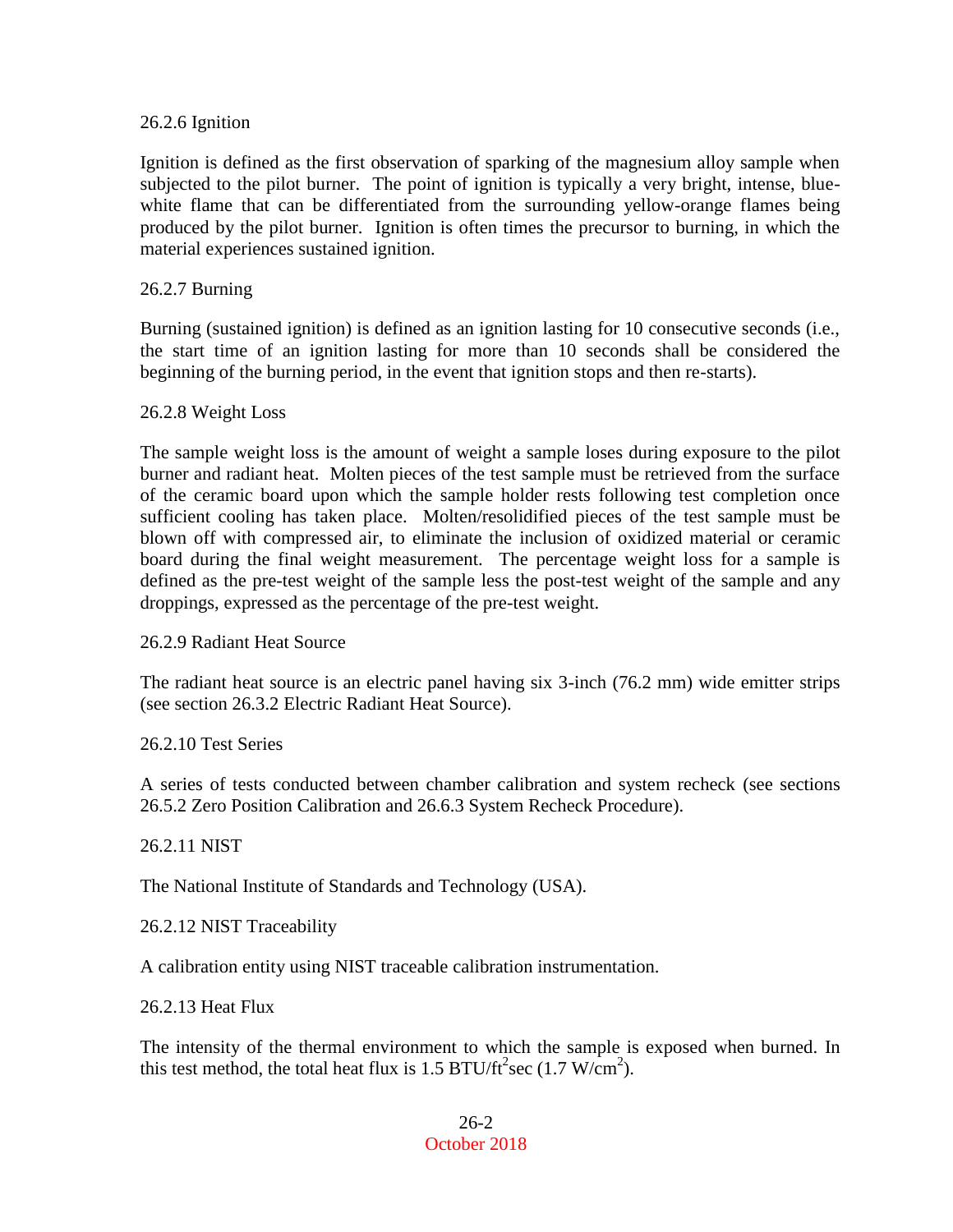### **26.3 Test Apparatus**

#### 26.3.1 Test Chamber

Tests must be conducted in a radiant panel test chamber as shown in figure 26-1. The test chamber is  $55 \pm 1$  inch (1397  $\pm 25.4$  mm) wide,  $20 \pm 1$  inch (508  $\pm 25.4$  mm) deep (front to back), and  $29 \pm 1$  inch (737  $\pm 25.4$  mm) high from the top of the sliding platform to the top of the chamber frame. All dimensions are taken from the inside of the insulated walls.

The sides, back, and top of the chamber must be insulated with 0.5-inch-thick (12.7 mm), high-temperature insulation material. On the front side, a draft-free, high-temperature glass viewing window must be installed. The window is  $9 \pm 3$  inches (229  $\pm$  76 mm) high by 48  $\pm$ 4 inches ( $1219 \pm 102$  mm) long. The sliding platform drawer sits below the viewing window.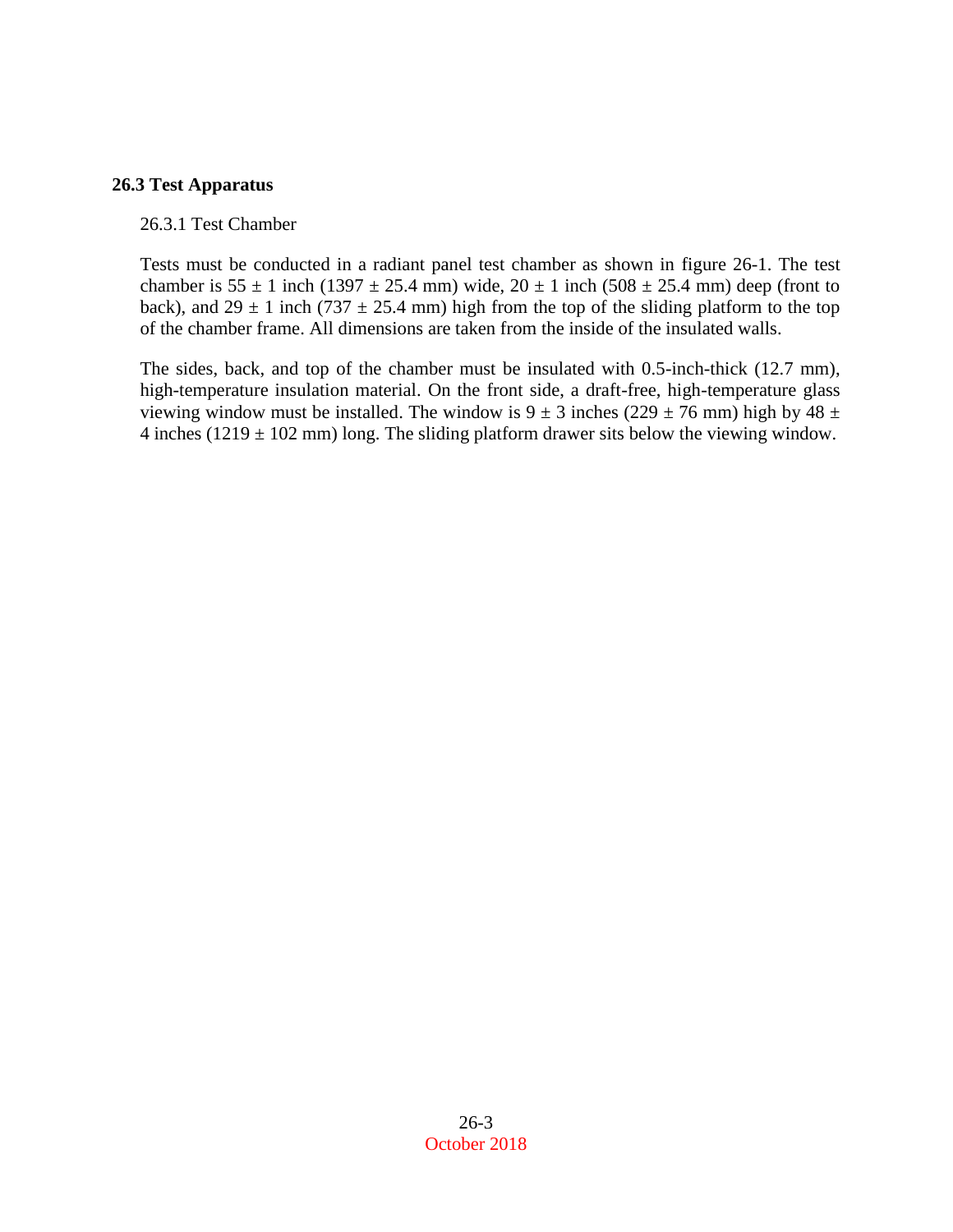

**Figure 26-1. Test chamber**

The chamber must have an internal chimney that extends to and terminates at the top of the chamber. The chimney is located at the opposite end of the chamber from the radiant heat source (see figure 26-2). Test results can be significantly influenced by the condition of the chimney in the test chamber, which must always be open and clear of obstruction. The test chamber should be located under an exhaust hood to facilitate clearing exhaust smoke during each test.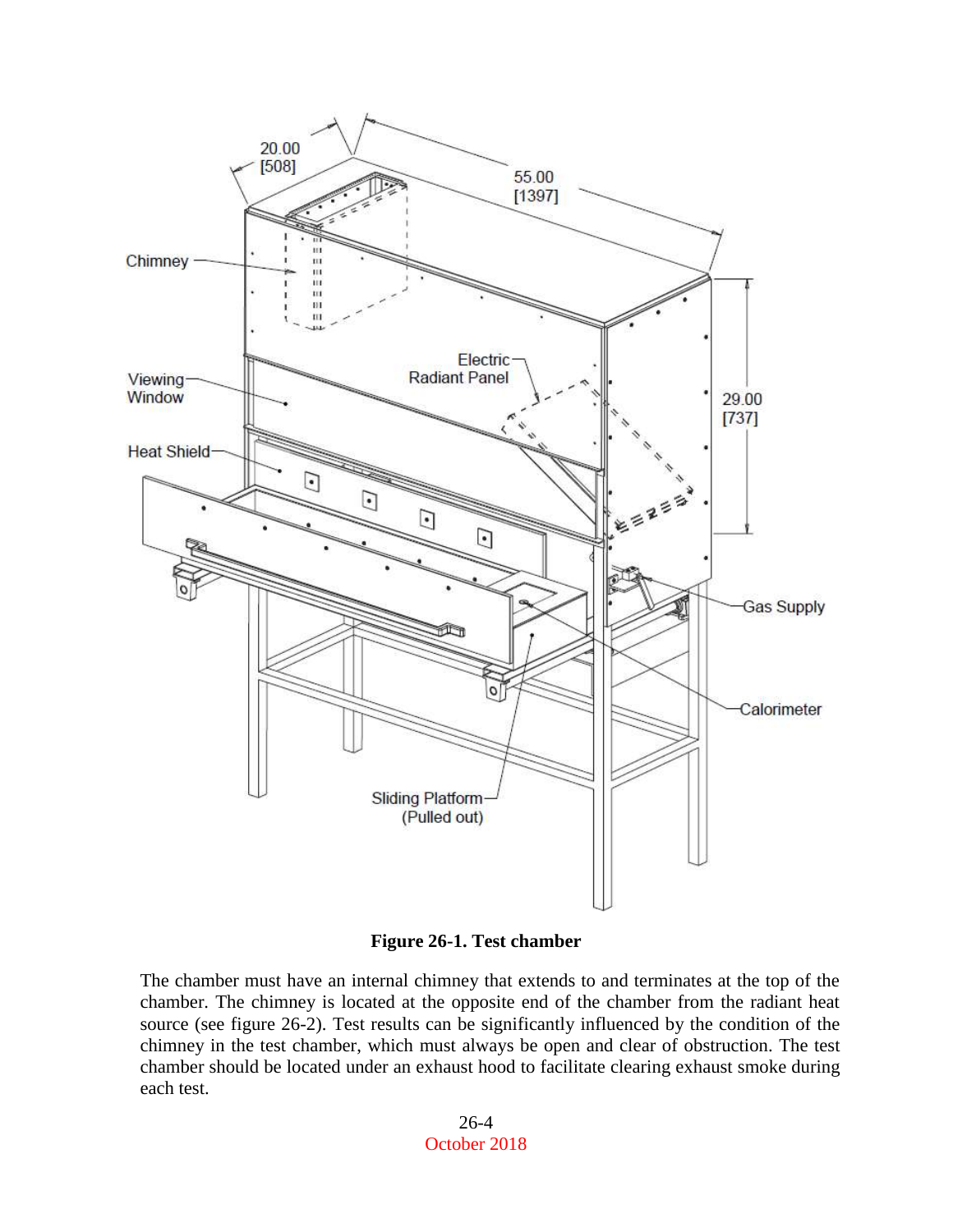

 $0.125$  inch  $(3.2 \text{ mm})$  Angle Iron  $(8 \text{ places})$ 0.125 inch (3.2 mm) Flat Stock (4 places) 0.5 inch (13 mm) Insulation Board (4 places) 0.0625 inch (1.6 mm) Sheet Metal (4 places)

#### **Figure 26-2. Interior view of internal chimney**

26.3.1.1 Draft Check

A draft check must be completed periodically if the test chamber is physically moved or if the exhaust system has been changed. Ensure that the chamber is draft free prior to turning on the power to the radiant heat source. To verify this, measure the airflow above the internal chimney with an anemometer device to ensure there is no airflow. Alternatively, an incense cone or other smoke-producing item can be placed on the sliding platform at the zero position with the platform drawer closed.

*NOTE: the sliding platform must have insulation boards covering the entire length of the platform for either method of draft checking.*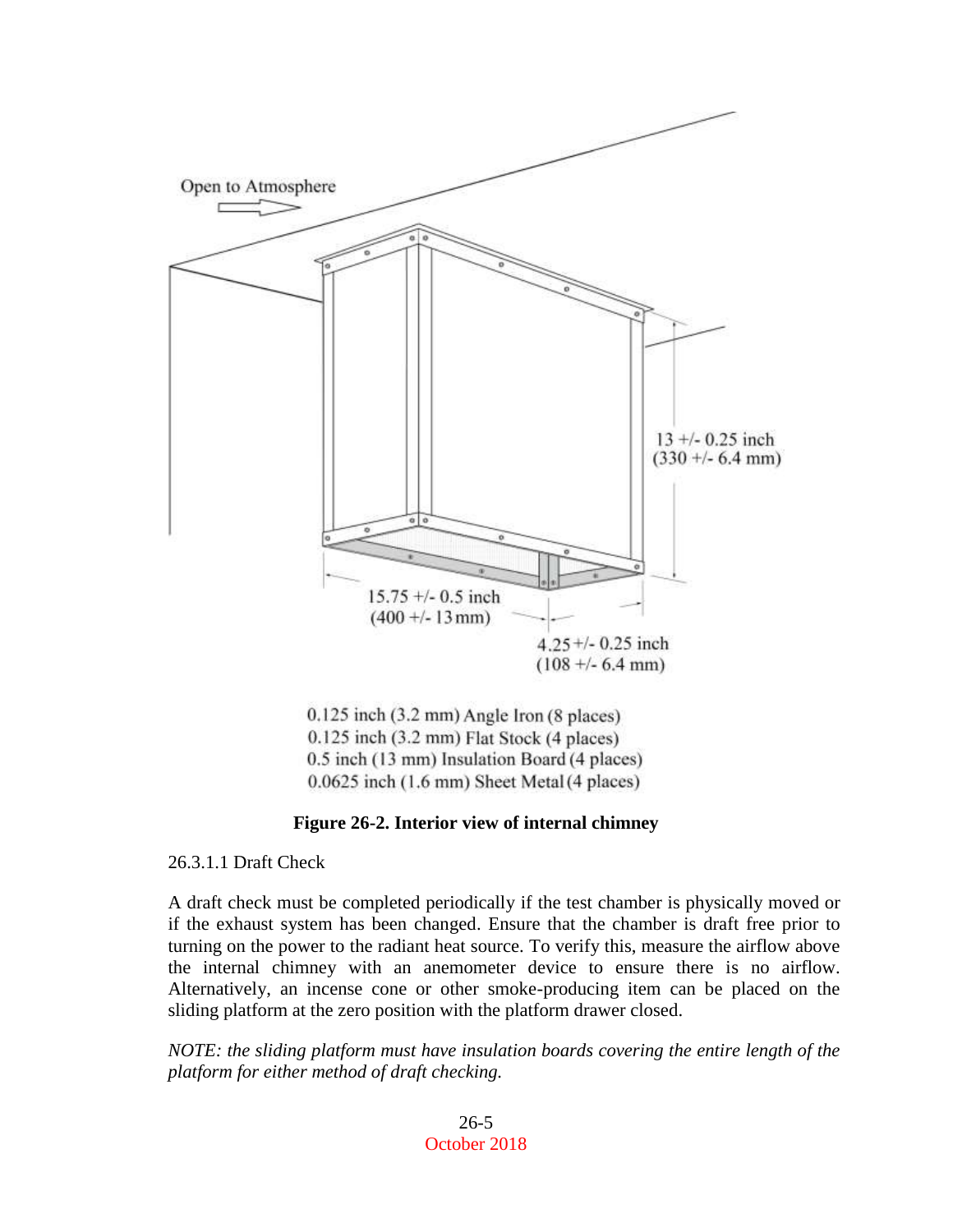Observe the smoke behavior. If the smoke rises vertically without any drift, it can be regarded as draft-free. If testing is performed with an exhaust hood running, the airflow check must be performed with the exhaust hood on.

#### 26.3.2 Electric Radiant Heat Source

The electric panel must have six 3-inch (76.2-mm) wide emitter strips, as shown in figure 26- 3. The emitter strips must be perpendicular to the length of the panel. The panel must have a radiation surface of 12.6 by 18.75 inches (321 by 476 mm) and be capable of operating continuously at the typical temperature range required to maintain the specified heat flux. The panel surface should be kept clean using a soft bristle brush or soft cloth. A plastic scraper can be used if any debris sticks to the surface. Never use anything metal, such as a wire brush, to clean the panel surface.



**Figure 26-3. Electric radiant panel**

26.3.2.1 Electric Radiant Panel Placement

The electric panel must be mounted in the test chamber at  $30 \pm 1^{\circ}$  to the horizontal sample plane and  $7.5 \pm 0.125$  inches (191  $\pm$  3 mm) above the zero position.

26.3.3 Sample Holding System

The drawer (also called the sliding platform) serves as the housing for test sample placement in a fixed and level position (see figure 26-4). The drawer must be at least 2 inches (51 mm)

> 26-6 October 2018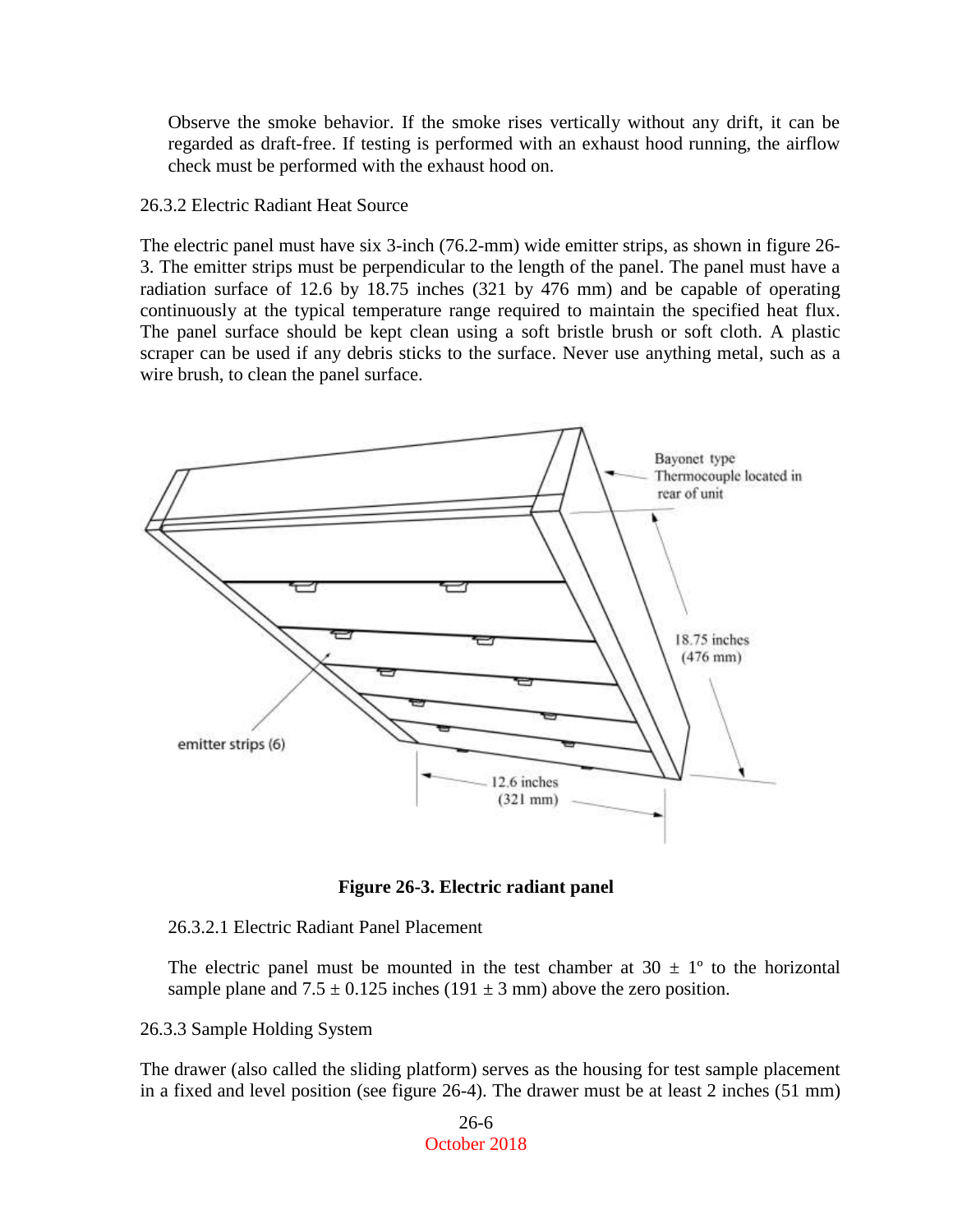deep and may be up to 6 inches (152 mm) deep. It may be necessary to use shims and multiple sheets of insulation board to obtain the correct height for a magnesium alloy sample to be level with the bottom surface of the sliding platform upper flange. The entire opening on the inside of the drawer must be covered during testing to prevent convective airflow.



**Figure 26-4. Sliding platform**

## 26.3.3.1 Sample Holder

A sample holding frame is required and must secure the sample in place during testing (see figure 26-5). The thin magnesium alloy sample slides into the slotted sample holder in order to suspend the sample above the bottom surface plane of the holder. The bottom surface of the holder frame (horizontal) sits on top of several layers of insulation board. It may be necessary to adjust the sample up or down to maintain the  $7.5 \pm 0.125$ -inch (191)  $\pm$  3-mm) distance from the sample surface to the radiant panel at the zero position.

Some samples tend to warp during testing, which can alter the height of the exposed sample with respect to the pilot flame and radiant heating panel. Test sample warpage must be monitored throughout the test; excessive sample warpage such that the sample surface moves away from the heating surfaces should be considered a non-test.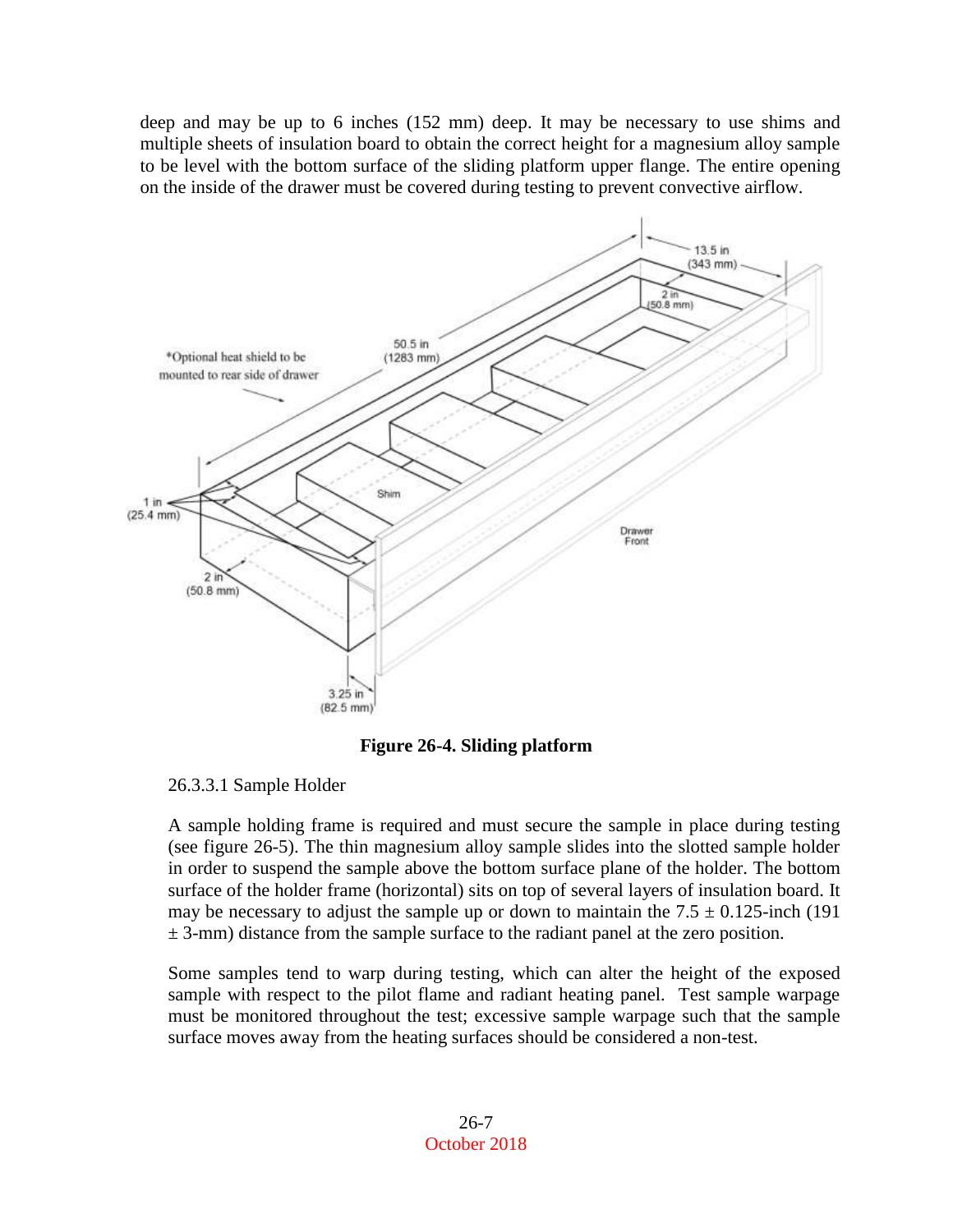

**Figure 26-5. Standard sample holder frame**

26.3.3.2 Sample Holder Alignment Tool

26-8 October 2018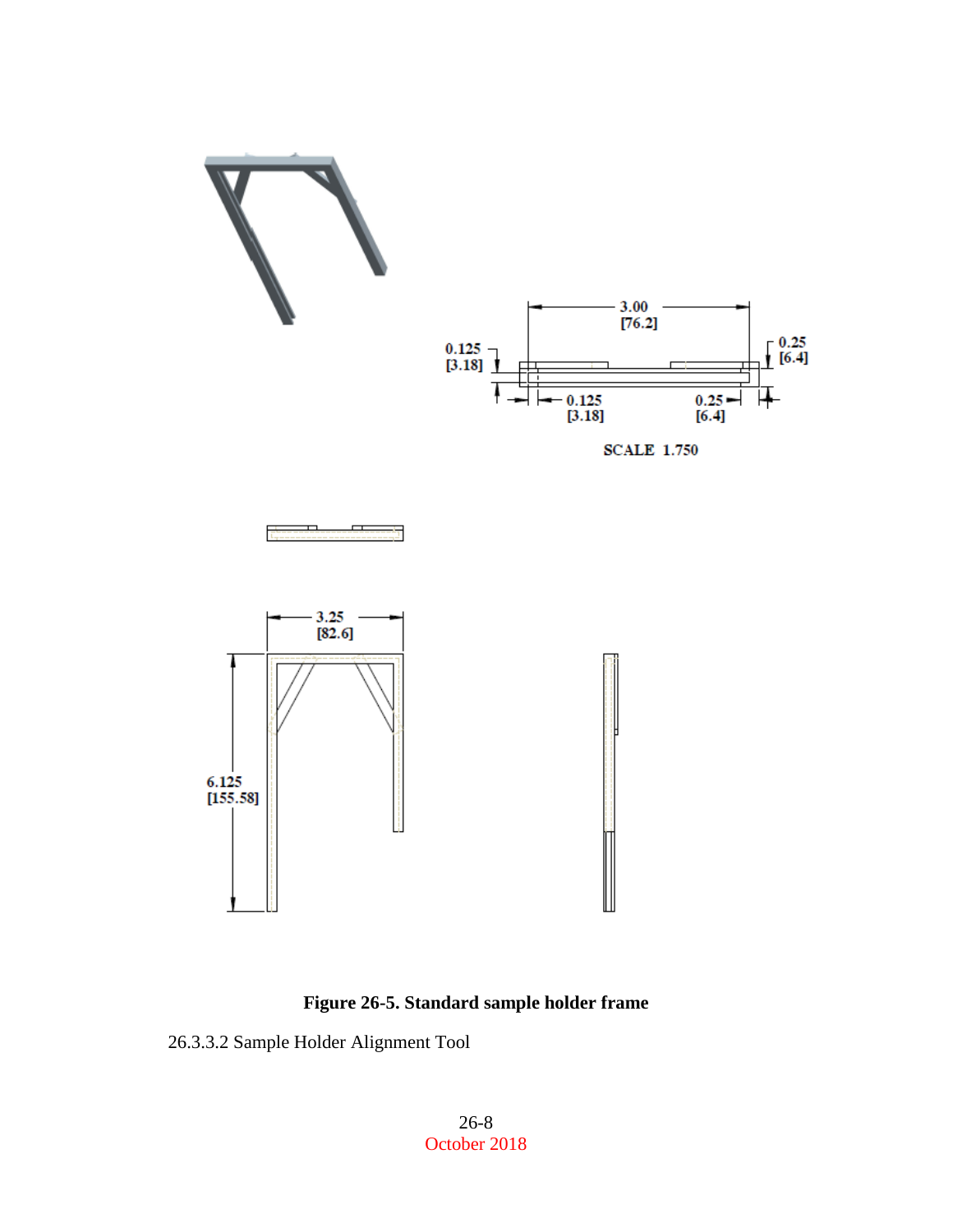An alignment tool must be fabricated of a thin, rigid material for properly locating the sample holder and sample on top of the insulation boards. The alignment tool must center the sample holder with respect to the radiant panel as shown in figure 26-6. Once the sample holder is located in the correct position, it is removed prior to testing.



**Figure 26-6. Sample holder alignment tool located on sliding drawer**

*NOTE: Figure 26-6 is an example of an alignment tool for an individual radiant panel apparatus. Small adjustments to the dimensions may be necessary to align the sample correctly with the pilot burner in each individual apparatus.*

## 26.3.4 Pilot Burner

The pilot burner used to ignite the sample must be a commercial propane Venturi torch with an axially symmetric burner tip and a propane supply tube having an orifice diameter of 0.006 inches (0.15 mm) (see figure B6-7). The length of the burner tube must be 2.875 inches (73 mm). The propane flow must be adjusted via gas pressure through an inline regulator to produce a blue inner cone length of 0.75 inches (19 mm). A removable 0.75-inch (19 mm) guide, such as a thin strip of metal, may be connected to the top of the burner to aid in setting the flame length. The overall flame length must be approximately 5 inches long (127 mm) (see figure 26-8). An optional high-temperature glass viewing window located on the left wall of the chamber is permitted to ensure proper flame length if it is no larger than 6 inches by 6 inches (152 by 152 mm).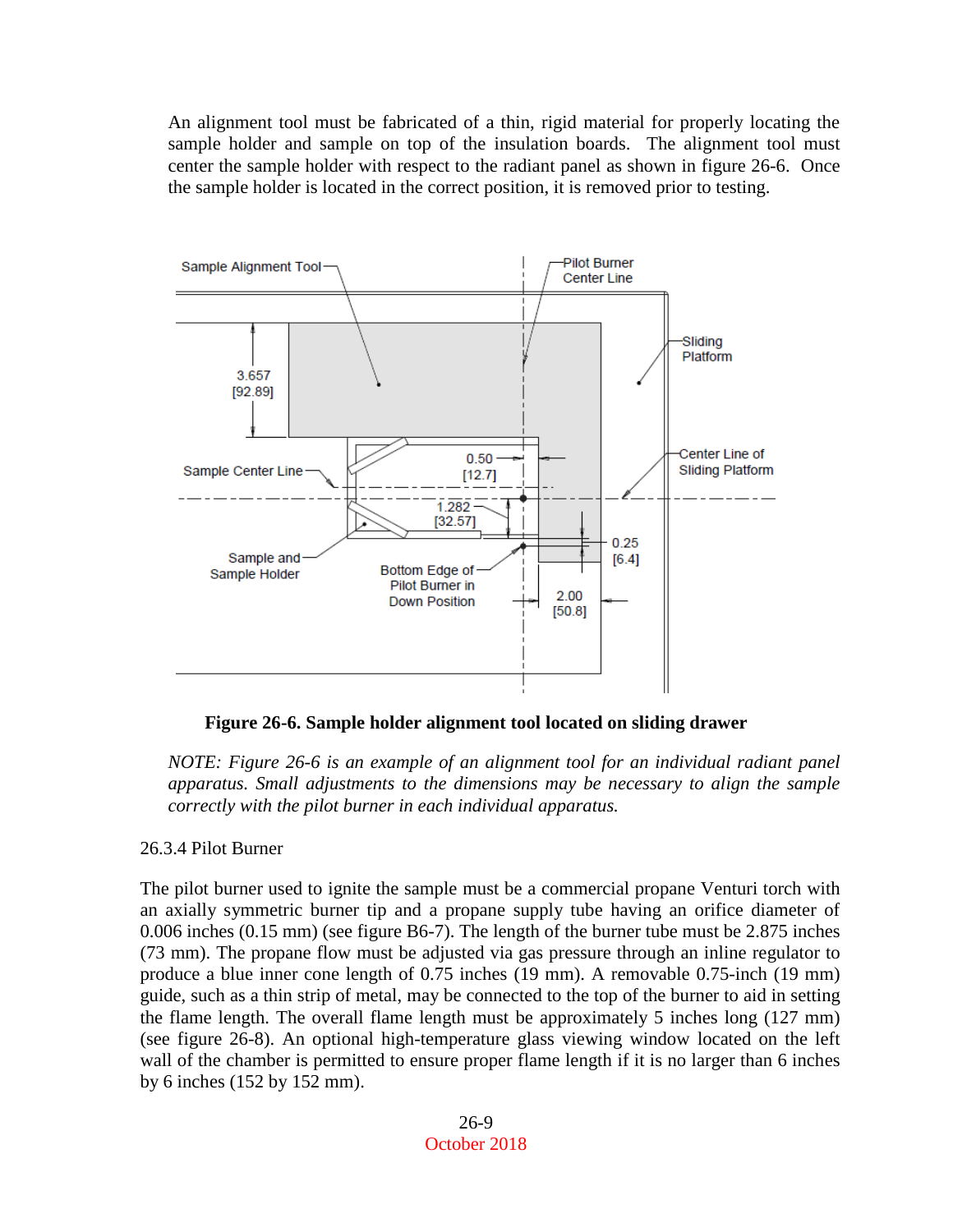Provisions must be made to move the burner from the test position so the flame is horizontal and at least 2 inches (50.8 mm) above the sample plane (standby position). Do not allow the flame to impinge on the radiant panel.



**Figure 26-7. Propane venturi torch (pilot burner)**

26.3.5 Chamber Temperature Thermocouple

A chamber temperature thermocouple is recommended as a third point of reference for overall system health monitoring. It is used in conjunction with the heat-flux measurement and power-controller setpoint. The thermocouple must be a 0.0625-inch (1.59 mm) diameter, stainless-steel, jacketed Type K (Chromel-Alumel) thermocouple, located inside the chamber through a small hole drilled through the back wall. See Appendix M for more details on the location of the chamber thermocouple.

Once heat flux is determined and the system is calibrated and ready for testing, the nominal operating range is typically  $450 \pm 100^{\circ}F$  (232  $\pm 55^{\circ}C$ ). This temperature should remain consistent  $(\pm 5\%)$  in day-to-day testing for an individual machine, but may vary much more across different machines.

26.3.6 Calibration Assembly

26.3.6.1 Heat-Flux Gauge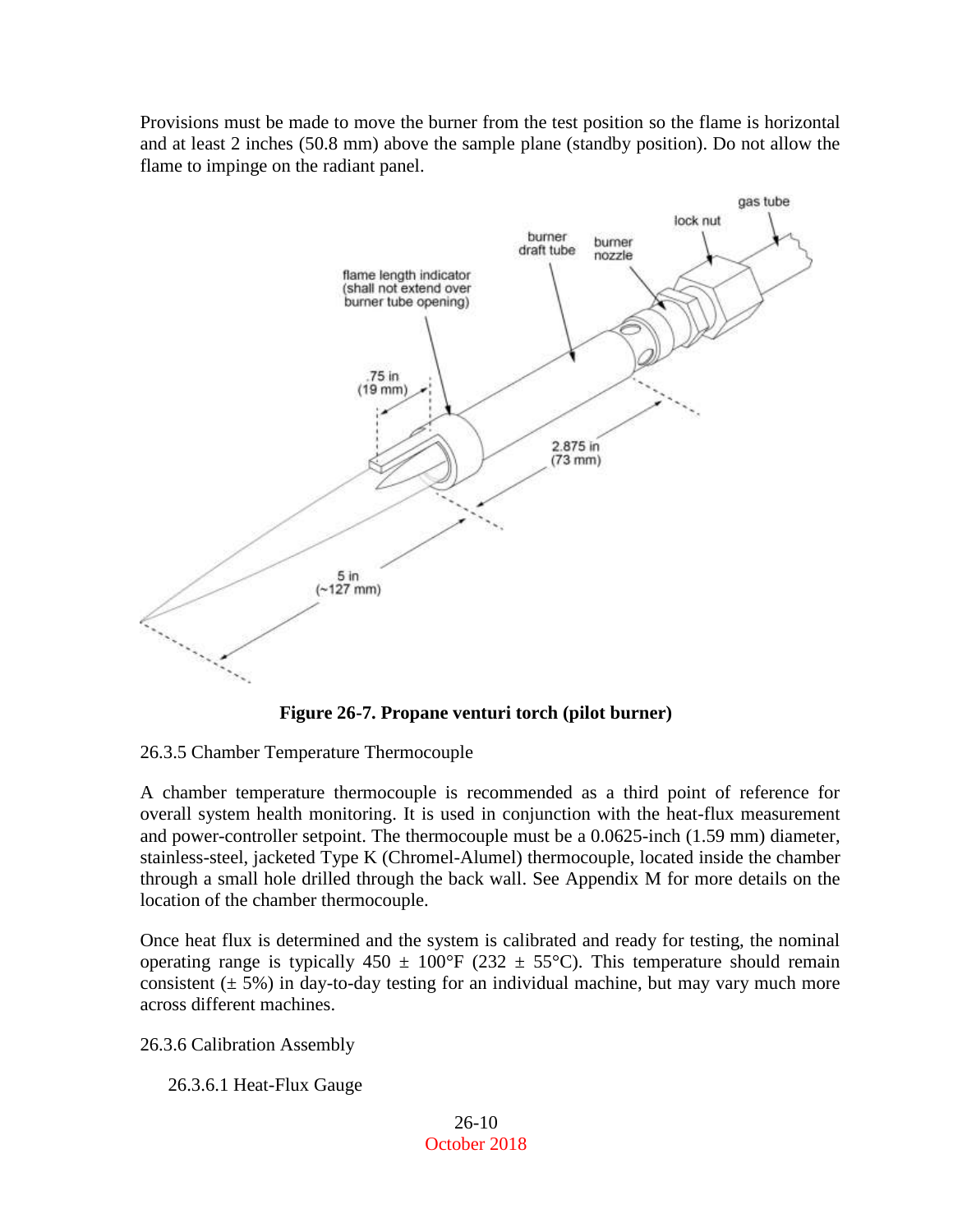A water-cooled, Gardon-type heat-flux gauge (HFG) must be used to determine the total heat-flux at three positions within the chamber. The HFG cooling water temperature, pressure, and flow shall be maintained within the manufacturer's recommendations. Ensure no condensation occurs on the gauge surface at any time (often caused by cooling water being too cold).

The HFG must have a thin, full-faced, opaque coating of high-temperature, highemissivity, ultra-flat black paint. The sensitivity of the gauge is a function of the surface condition. Changes in the coating may cause drift in the overall characteristics of the gauge. Regularly inspect the measuring surface for physical damage or dust particles that may have accumulated. Cleaning can be accomplished by gently wiping a soft, waterdampened sponge across the sensor face. Damage done to the coating during the cleaning process will affect the measurement accuracy of the sensor. To maintain accuracy, the measuring surface must be recoated at regular intervals, followed by annual recalibration.

## 26.3.6.2 HFG Calibration Fixture

The center of an HFG must be mounted in the zero position, as defined in 26.5.2, to determine total heat flux on test samples. The HFG must be mounted in a supporting device protruding through 0.5-inch-thick (12.7 mm) rigid refractory board. Alignment features may be added to help secure the fixture in the correct position. The holder must be constructed so it can be easily moved from one position to the next when conducting a three-position check, or it must be able to measure all three positions at the same time (see section 26.5.4 3 Position Check).

## 26.3.7 Instrumentation and Equipment

## 26.3.7.1 Data Acquisition

A computerized data-acquisition system must be used to record the output of the HFG and the chamber thermocouple. The data-acquisition system must be capable of recording the HFG output every second during calibration and calculating a 5-minute average of the data. An acceptable data-acquisition system is a 22-bit, analogue-to-digital converter with an accuracy of 0.02% of the reading. The data-acquisition system must be calibrated annually to NIST traceability.

## 26.3.7.2 Timing Device

A stopwatch or other device, accurate to  $\pm$  1 second per 8 hours ( $\pm$  3 sec/day), must be used to measure the time of flame application and time when sample begins to burn (sustained ignition). It is acceptable to use an automatic timer for moving the pilot burner in and out of test position. The timing device must be calibrated annually to NIST traceability.

## 26.3.7.3 Digital Weight Scale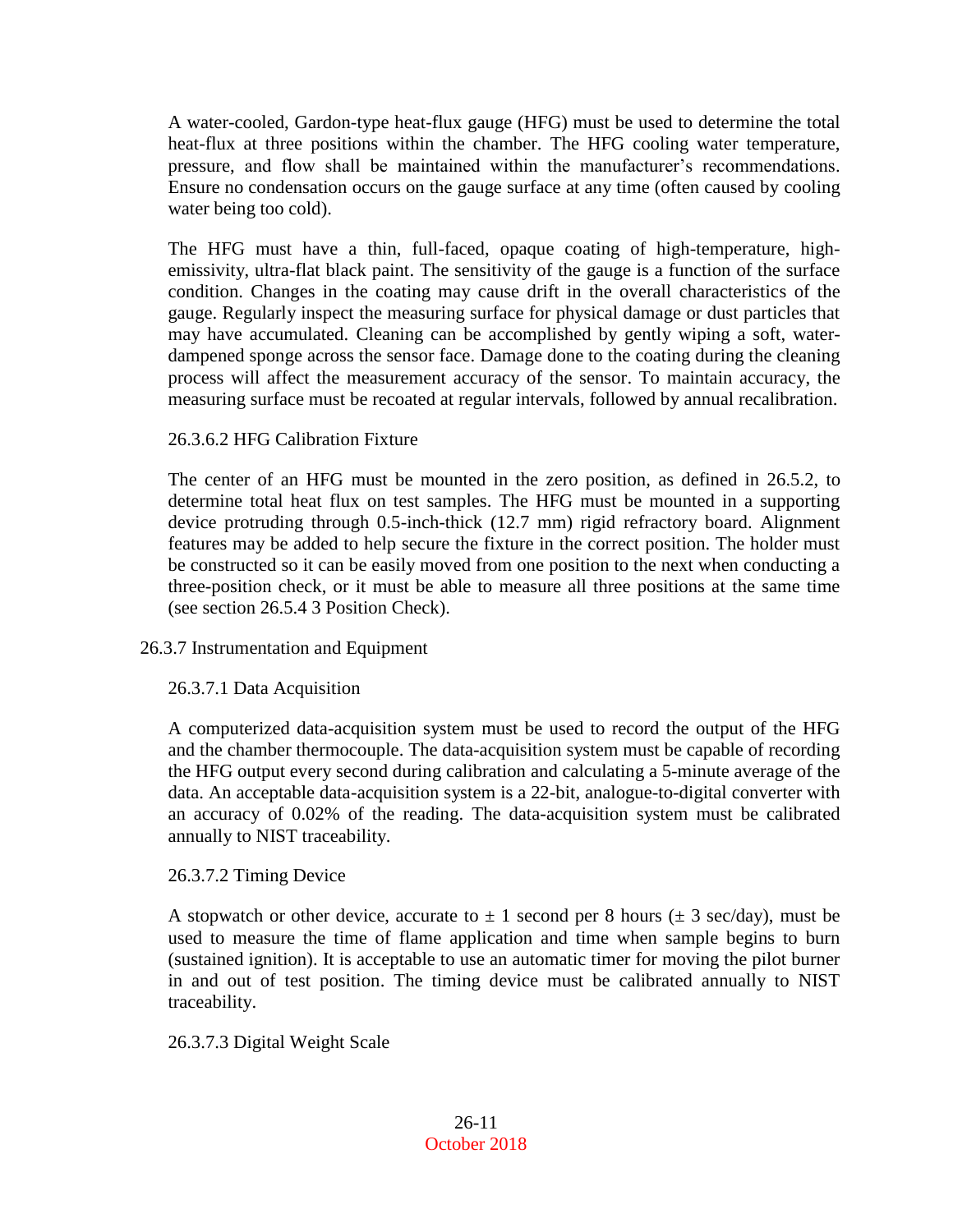A suitable weight scale must be used to determine the initial and final weights of the test sample, and weight of any molten /resolidified portions of the test sample captured in the catch pan. The scale must have a resolution of 0.02 lbs (0.01 kgs) and an accuracy of  $+$ 0.02 lbs  $(+ 0.01 \text{kg})$ .

26.3.7.4 Test Chamber Enclosure

A suitable test chamber enclosure must be used to reduce or eliminate the possibility of test fluctuation due to air movement. The test enclosure must have a minimum floor area of 10 feet by 10 feet (305 by 305 cm).

26.3.7.5 Enclosure Ventilation Hood

The test chamber must have an exhaust system capable of removing the products of combustion expelled during the tests.

#### **26.4 Test Samples**

26.4.1 Sample Configuration

Test samples representing the in-service components must be constructed of the identical magnesium-alloy material to be used in service.

26.4.2 Sample Number

A minimum of three samples for each magnesium alloy type or design configuration must be prepared for testing. These samples must exclude any surface modifications such as intumescent paints or coatings, or any anodizing processes.

26.4.3 Sample Size

The samples to be tested must measure  $3.0 + 0.03$  inches  $(76.2 + 0.8 \text{ mm})$  wide by  $6 + 0.06$ inches (152.4  $\pm$  1.6 mm) in length by 0.025  $\pm$  0.0063 inches (0.64  $\pm$  0.16 mm) thick.

26.4.4 Sample Finish

A machined surface finish to all faces is required for the test samples (e.g. an average roughness value Ra of less than  $1.75 \mu m$  and typically 0.9  $\mu m$ ).

26.4.5 Sample Coatings

If a finish coating, anodizing, or other standard aerospace grade surface treatment is used on the magnesium alloy in service, it is sufficient to test the coated materials using the 12 second vertical Bunsen burner test method described in Chapter 1 of this handbook (Vertical Bunsen Burner Test for Cabin and Cargo Compartment Materials). Vertical Bunsen burner test samples must be fabricated with the coating applied to the magnesium alloy substrate that it will be used on in service, using the production process. The test must be conducted

> 26-12 October 2018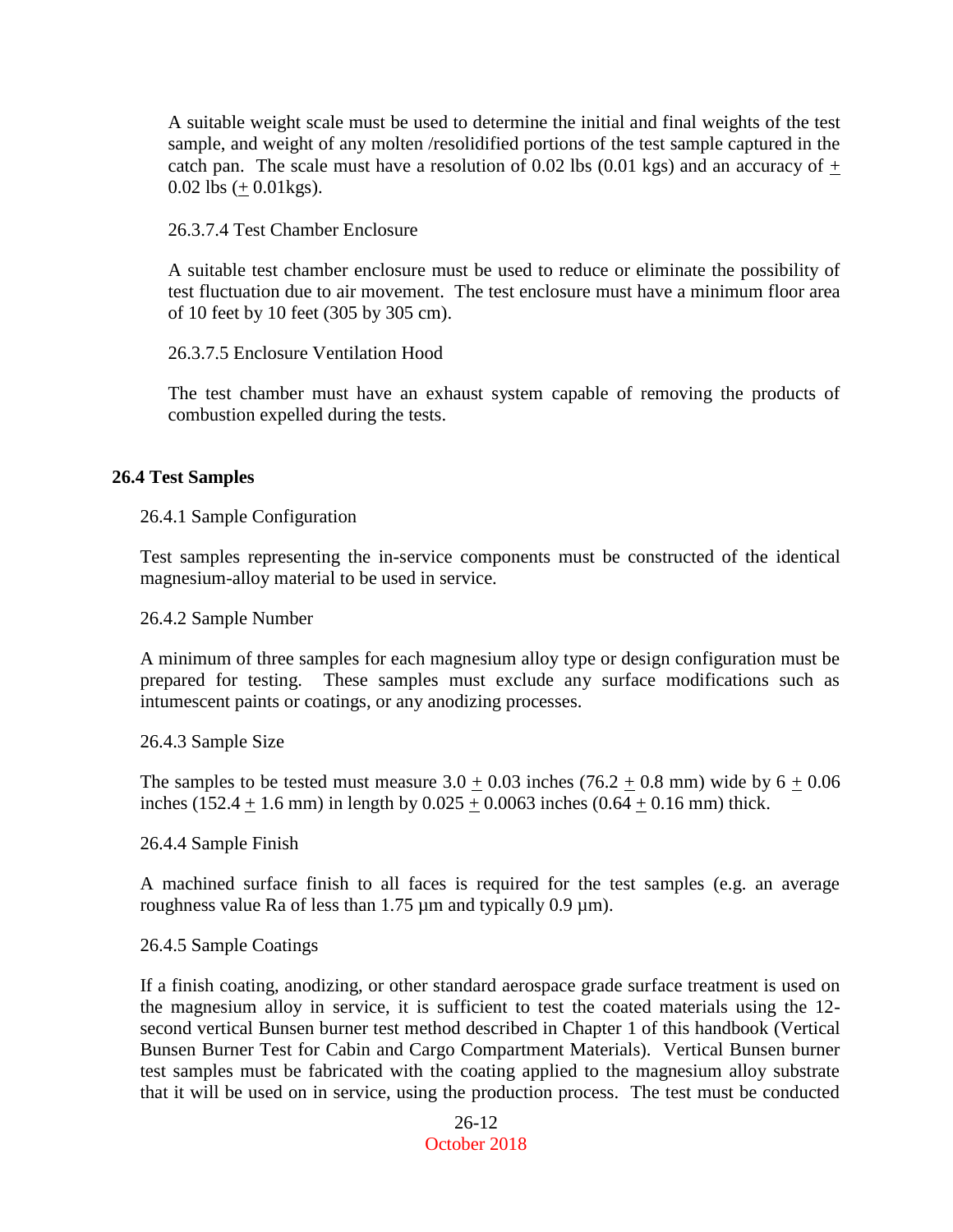using a substrate thickness representative of the thinnest cross section of the in-service component. If the coating/substrate passes in this thickness (critical test configuration), the coating can be applied to any thicker in-service components of the identical magnesium alloy material without additional testing. Any in-service components having thinner cross sections will require additional vertical Bunsen burner substantiation using that coating/substrate thickness.

#### 26.4.6 Sample Conditioning

Condition test samples at 70  $\pm$  5° F (21  $\pm$  2° C) and 55  $\pm$  10% relative humidity for a minimum of 24 hours prior to testing. It is permissible to remove more than one sample at a time from the conditioning chamber if the samples are placed in a closed container (a plastic bag is acceptable). The samples must be protected from contamination until tested.

#### 26.4.7 Sample Placement

The sample holder must be correctly located (longitudinally) on the sliding platform, in order for proper alignment of the pilot burner onto the test sample (see figure 26-8). As shown, the sample holder must be situated such that the edge of the sample is 0.50 inches to the right of the pilot burner zero position. A sample alignment tool must be fabricated from a rigid material to allow quick and accurate placement of the sample holder onto the sliding drawer. The most practical approach is to fabricate the tool to fit into the upper flange of the sliding drawer, up against the right rear inside corner.



**Figure 26-8. Sample holder alignment tool located on sliding drawer**

26-13 October 2018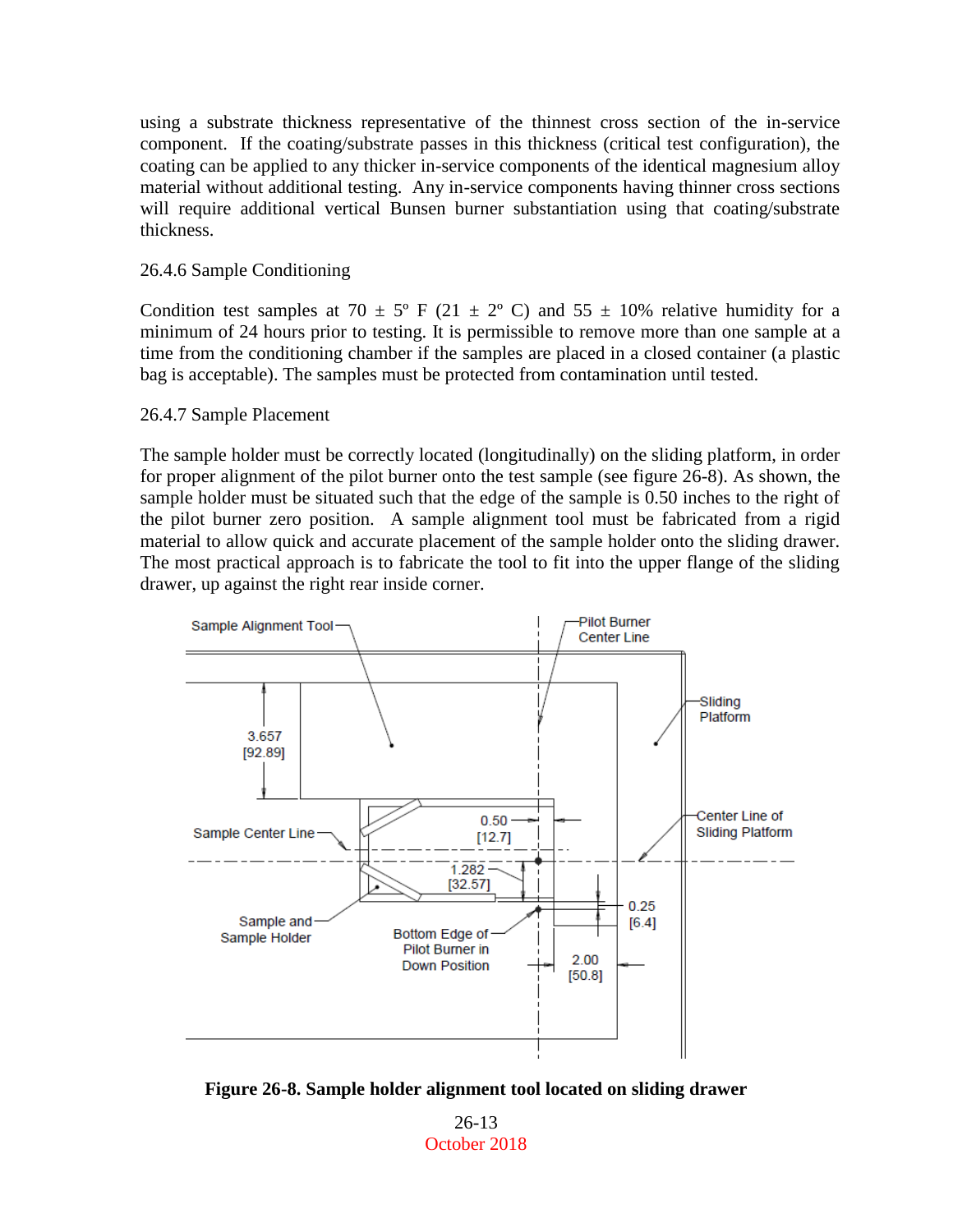The sample holder must be placed so that the top surface of the sample is level with the top surface of the sliding platform upper flange (see figure 26-9). When placing the sample holder on top of the insulation boards, some adaptation is necessary to precisely position the test sample. It is permissible to use thin shims of sheet metal to bring the top surface up to the correct height, however the shims must be positioned under the uppermost insulation board to prevent heat transfer to any metallic shims. It is critical that the top of the sample be at the proper height in order for the correct exposure of the test sample to the radiant heat source (see section 26.2.4 Zero Position).



**Figure 26-9. Sample holder positioning on sliding drawer**

The sample holder alignment tool must also correctly position the sample holder (laterally) so that the sample is centered with respect to the radiant panel above (see figure 26-10). When the sample holder is centered, the lower tip of the end of the pilot burner will be situated 1.25 inches from the edge of the sample holder (pilot burner in the down position).

> 26-14 October 2018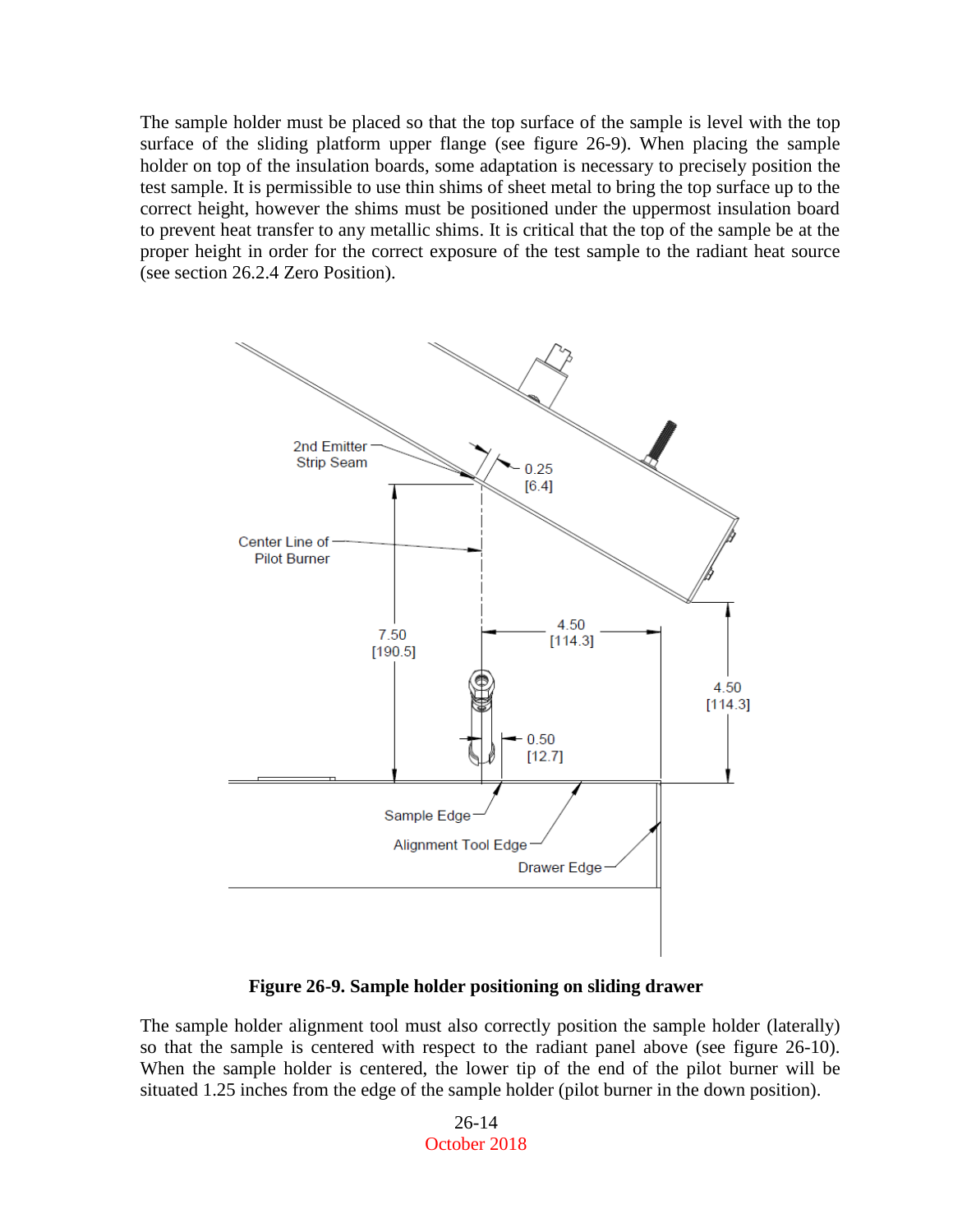

**Figure 26-10. End view of sample position on sliding platform**

*NOTE: Proper alignment tool fabrication and measurement are necessary for each lab because slight variations may exist from one apparatus to another.*

# **26.5 Preparation of Apparatus**

26.5.1 General Information

Prior to daily testing, a "Zero Position Calibration" (section 26.5.2) and "System Upset Check" (section 26.5.3) must be conducted. A "Recheck" must be conducted immediately following the completion of a test series to ensure data are valid. If the recheck heat-flux value is not within range, the test data are considered to be invalid (section 26.6.4). Once a recheck is conducted, material testing must be continued within 30 minutes, or the equipment must be allowed to cool to ambient conditions (approximately 1 hr) if testing has been completed. Heat flux must be calculated using a 5-minute rolling average.

Calibration of the test apparatus must be completed no sooner than 25 minutes and no later than 90 minutes after turning the radiant panel on. If calibration is not able to be completed within 90 minutes, it could indicate a problem with the machine and the equipment must be allowed to cool to ambient conditions (approximately 1 hr) before repeating the "Zero Position Calibration" and "System Upset Check" procedure.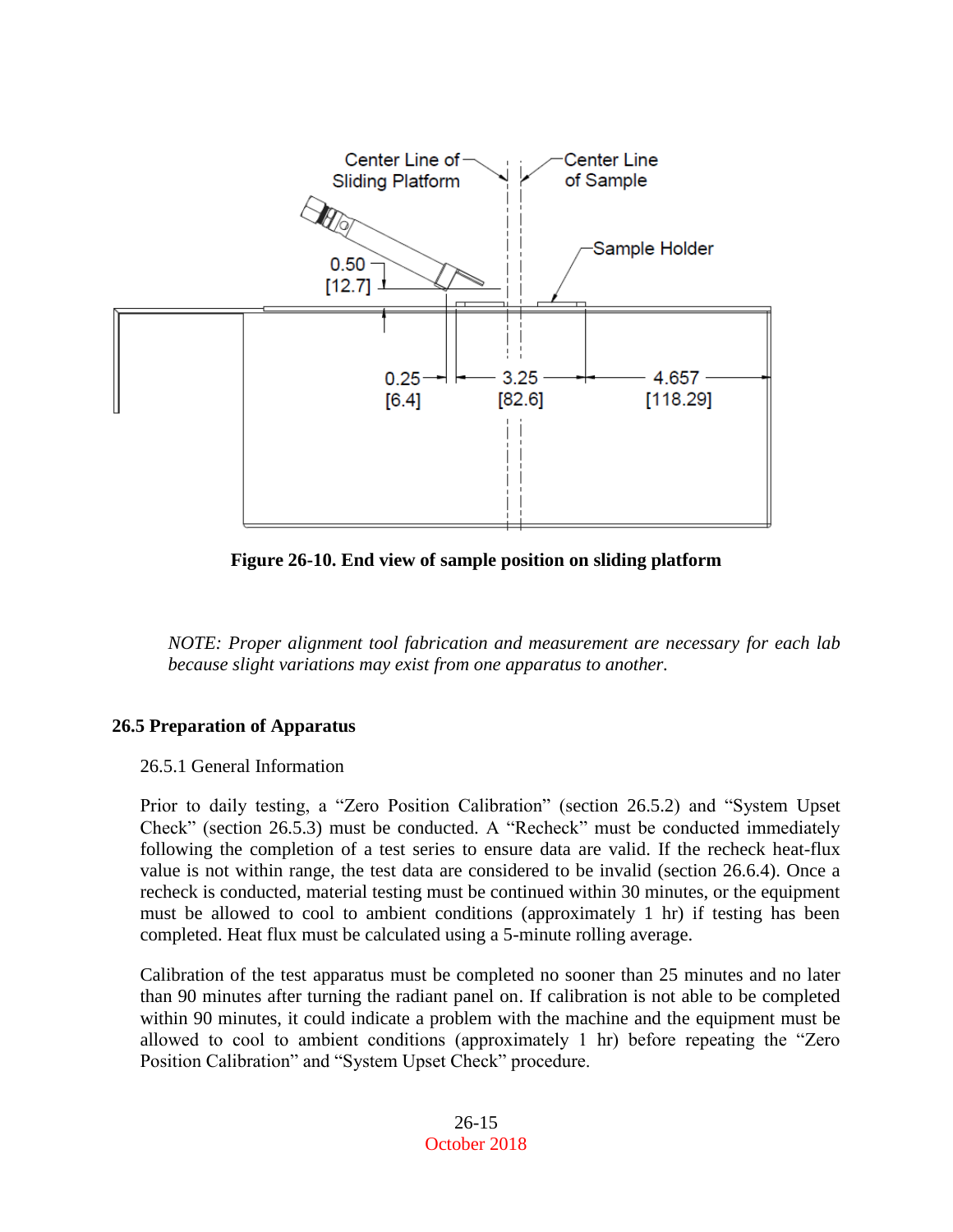*NOTE: The actual heat flux generated by the radiant panel has a direct influence on test results. Experiments suggest that variations in heat flux from the ranges specified can influence both the melt time and burn time, although not necessarily in the same way. A slightly higher heat flux might be critical for one parameter, whereas a slightly lower heat flux might be critical for the other parameter. It is essential that heat flux be maintained as specified in table 26-1.*

|         | W/cm <sup>2</sup>    |             |             |         |  |
|---------|----------------------|-------------|-------------|---------|--|
| Range   | <b>Zero Position</b> | #1 Position | #2 Position | Recheck |  |
| High    | 1.72                 | 1.73        | 1.67        | 1.75    |  |
| Nominal | 1.70                 | 1.70        | 1.64        | 1.70    |  |
| Low     | 1.69                 | 1.66        | 1.57        | 1.64    |  |
|         | $B T U/ft^2$ *sec    |             |             |         |  |
| Range   | <b>Zero Position</b> | #1 Position | #2 Position | Recheck |  |
| High    | 1.51                 | 1.52        | 1.47        | 1.54    |  |
| Nominal | 1.50                 | 1.50        | 1.44        | 1.50    |  |
| Low     | 1.49                 | 1.46        | 1.38        | 1.44    |  |

**Table 26-1. Heat-flux ranges for thermal/acoustical insulation test**

## 26.5.2 Zero-Position Calibration Procedure

26.5.2.1 Install the HFG calibration fixture at the zero position. Place a sheet of noncombustible material on top of the sliding platform adjacent to the HFG fixture (to the left) to prevent heat loss during calibration. The entire opening of the inside of the drawer must be covered.

26.5.2.2 Ensure the HFG surface is clean, properly aligned, and cooling water is flowing. Close the sliding platform.

26.5.2.3 The pilot burner must be off and in the down position (test position).

26.5.2.4 Begin heating and allow a minimum time period of 25 minutes for equipment to stabilize. The temperature of the radiant panel must reach its set point.

26.5.2.5 Calculate the zero position heat flux using the HFG millivolt signal and its calibration constant, and begin observing a 5-minute rolling average.

#### 26-16 October 2018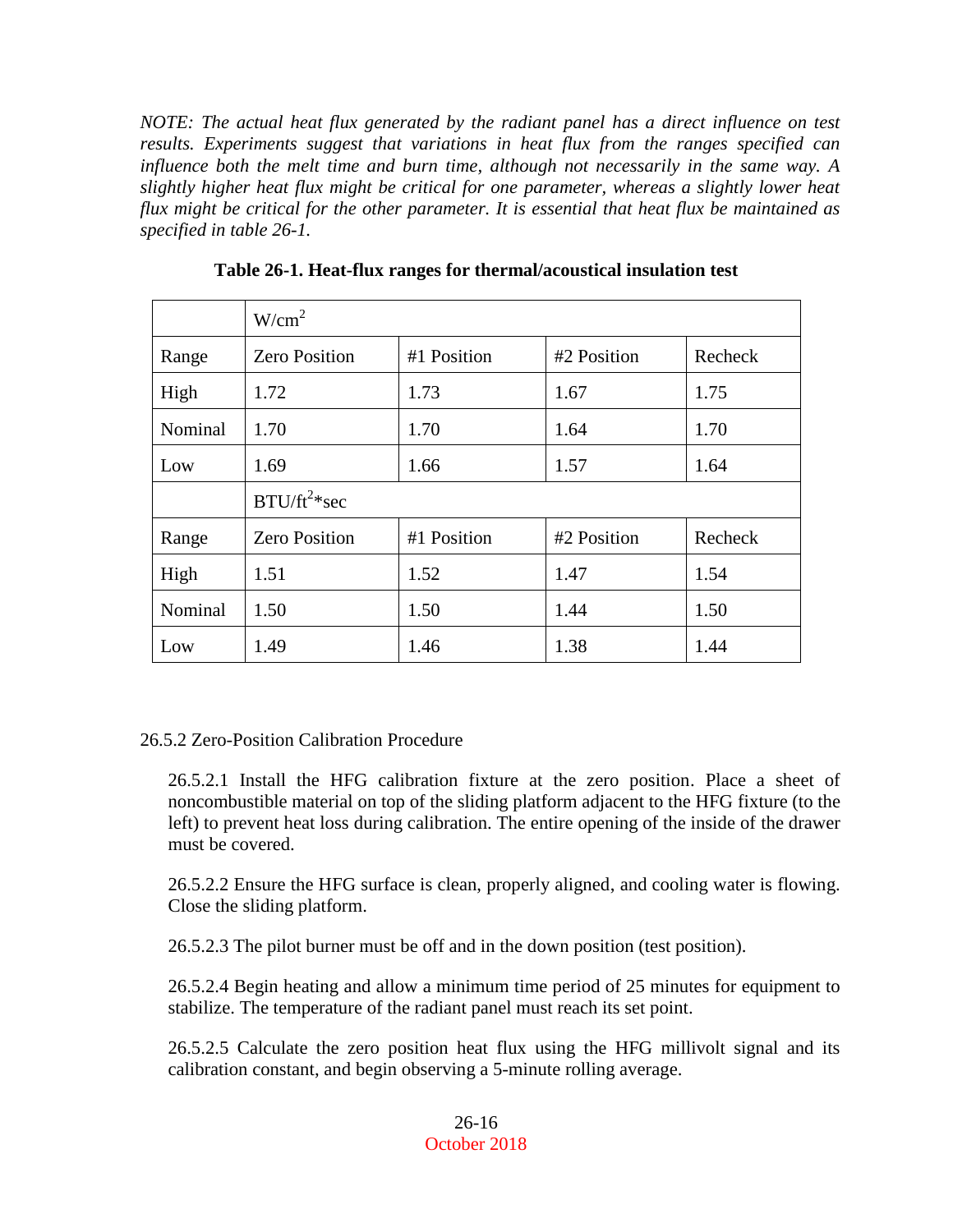26.5.2.6 Once a stable heat flux is determined, adjust the temperature setting as necessary, and restart the 5-minute rolling average. Repeat this process until the zeroposition heat flux is within the appropriate range (table 26-1).

26.5.3 System Upset Check

Prior to testing, a system upset check must be completed once the zero-position heat flux is determined to be stable and within tolerance. The heat flux must return to the zero-position range, as specified in table 26-1 during this check.

26.5.3.1 Raise the pilot burner to the standby position.

26.5.3.2 Pull the sliding platform out to its stop and hold open for 30 seconds (simulated material load time).

26.5.3.3 After 30 seconds, close the sliding platform completely.

26.5.3.4 Lower the pilot burner into the test position.

26.5.3.5 Allow the process-controller temperature to return to its original setpoint  $(\pm$  $1^{\circ}$ F).

26.5.3.6 Begin the 5-minute heat flux rolling average calculation.

26.5.3.7 After the 5-minute average heat flux is determined to be correct (zero position), proceed to the next step, or make adjusts as necessary and repeat (refer to table 26-1).

26.5.3.8 Raise the pilot burner to the standby position, then, using caution because it may be very hot, open the drawer and remove the HFG calibration assembly.

*NOTE: It is acceptable to leave the assembly at the left end of the chamber during material testing if the HFG is protected and cooling water is flowing to prevent damage to the sensor.*

26.5.4 Three-Position Check

A three-position heat-flux check is required whenever the radiant panel is replaced or whenever the HFG has been recalibrated or replaced. To ensure the panel is operating correctly, there must be a drop in observed heat flux as the distance from the zero position increases

(position #2). Allow the HFG to reach steady state at each position before recording the heat flux. The distance between the centerlines of each of the three positions is  $2 \pm 0.0625$  inches  $(50.8 \pm 1.6 \text{ mm})$ . As the holder is being moved, make sure to place high-temperature boards to the right of the holder to prevent heat loss. For daily testing, a heat flux check in the zero position is sufficient.

26.5.4.1 Conduct "Zero Position Calibration" (see section 26.5.2)

26.5.4.2 Conduct "System Upset Check" (see section 26.5.3)

26-17 October 2018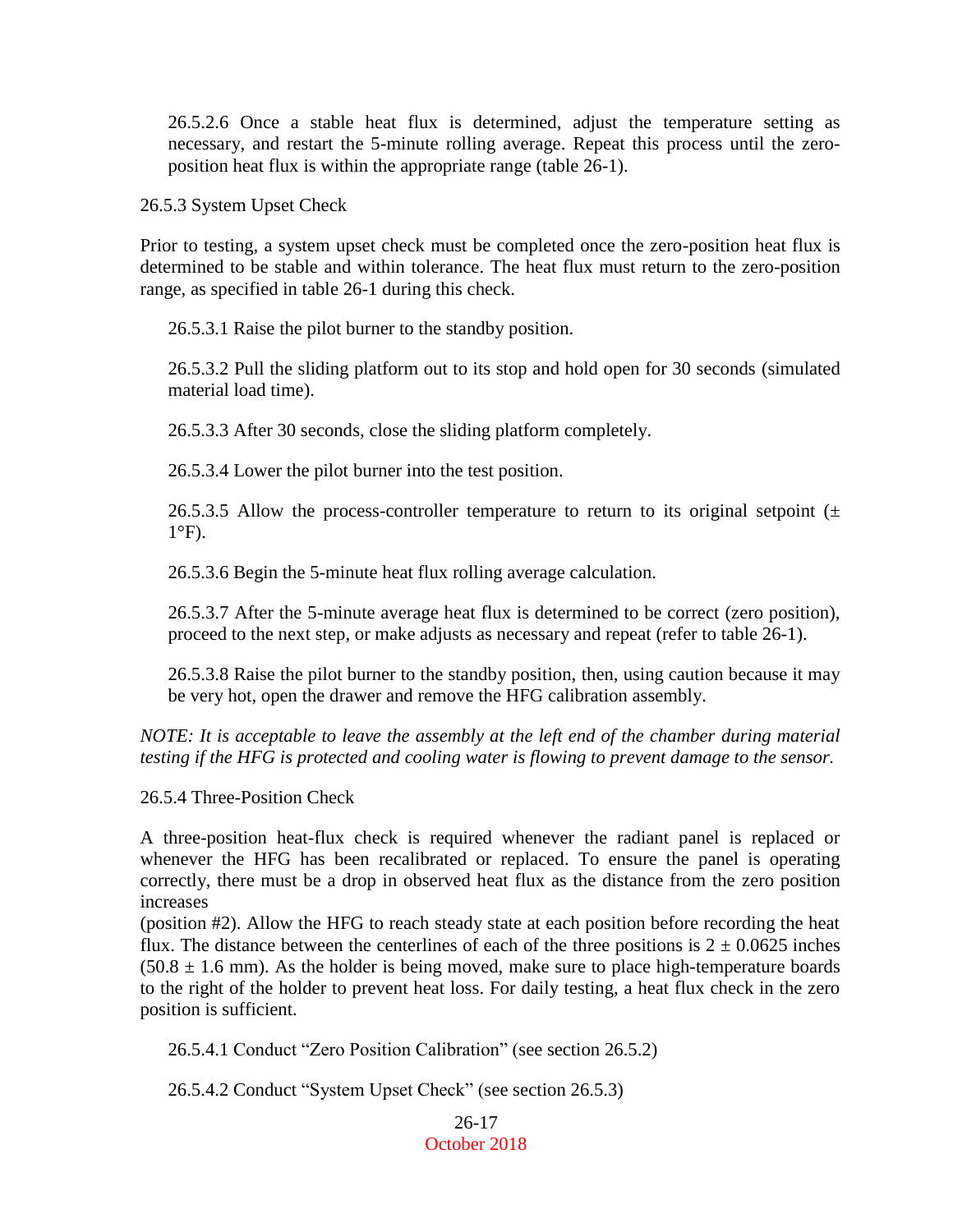26.5.4.3 Raise the pilot burner to the standby position, open the drawer, and move the calibration assembly to position #1. Move insulation boards to the left. Cover any gap that opened to the right side of the calibration assembly.

26.5.4.4 Close the drawer and lower the pilot burner into test position. Calculate the 5 minute heat-flux rolling average to confirm heat flux is within range for position #1 (refer to table 26-1).

26.5.4.5 Raise the pilot burner to the standby position, open the drawer, and move the calibration assembly to position #2 (refer to table 26-1). Move insulation boards to the left. Cover any gap that opened to the right side of the calibration assembly.

26.5.4.6 Close the drawer and lower the pilot burner into test position. Calculate the 5 minute heat-flux rolling average to confirm heat flux is within range for position #2.

### **26.6 Test Procedure**

26.6.1 General Information

Once calibration is verified, testing can begin. If testing is not conducted for a period of time exceeding 30 minutes, the HFG calibration assembly must be installed and allowed to stabilize for a minimum of 5 minutes, followed by a "System Upset Check" (section 26.5.3). The heat flux must return to the zero-position range, as specified in table 26-1, during this check.

*NOTE: It is extremely important that each test must be carefully observed to determine the melt, ignition and burn times accurately.*

26.6.2 Test Sequence

26.6.2.1 Conduct "Zero Position Calibration" (see section 26.5.2)

26.6.2.2 Conduct "System Upset Check" (see section 26.5.3)

26.6.2.3 Stack up insulation boards inside the drawer so the top surface of the test sample will be level with the top surface of the drawer upper flange when the sample holder is sitting on top of the insulation boards. The rest of the inside of the drawer should be completely covered with insulation boards so no convective airflow can pass through.

26.6.2.4 Ignite the pilot burner and keep it in the standby position. Verify that the flame is the correct length.

26.6.2.5 Weigh the test sample.

26.6.2.6 Insert the test sample into the sample holder. Open the drawer and place the test sample and holder on the sliding platform using the sample holder alignment tool (see figures 26-8, 26-9, and 26-10). Once aligned, remove the alignment tool.

> 26-18 October 2018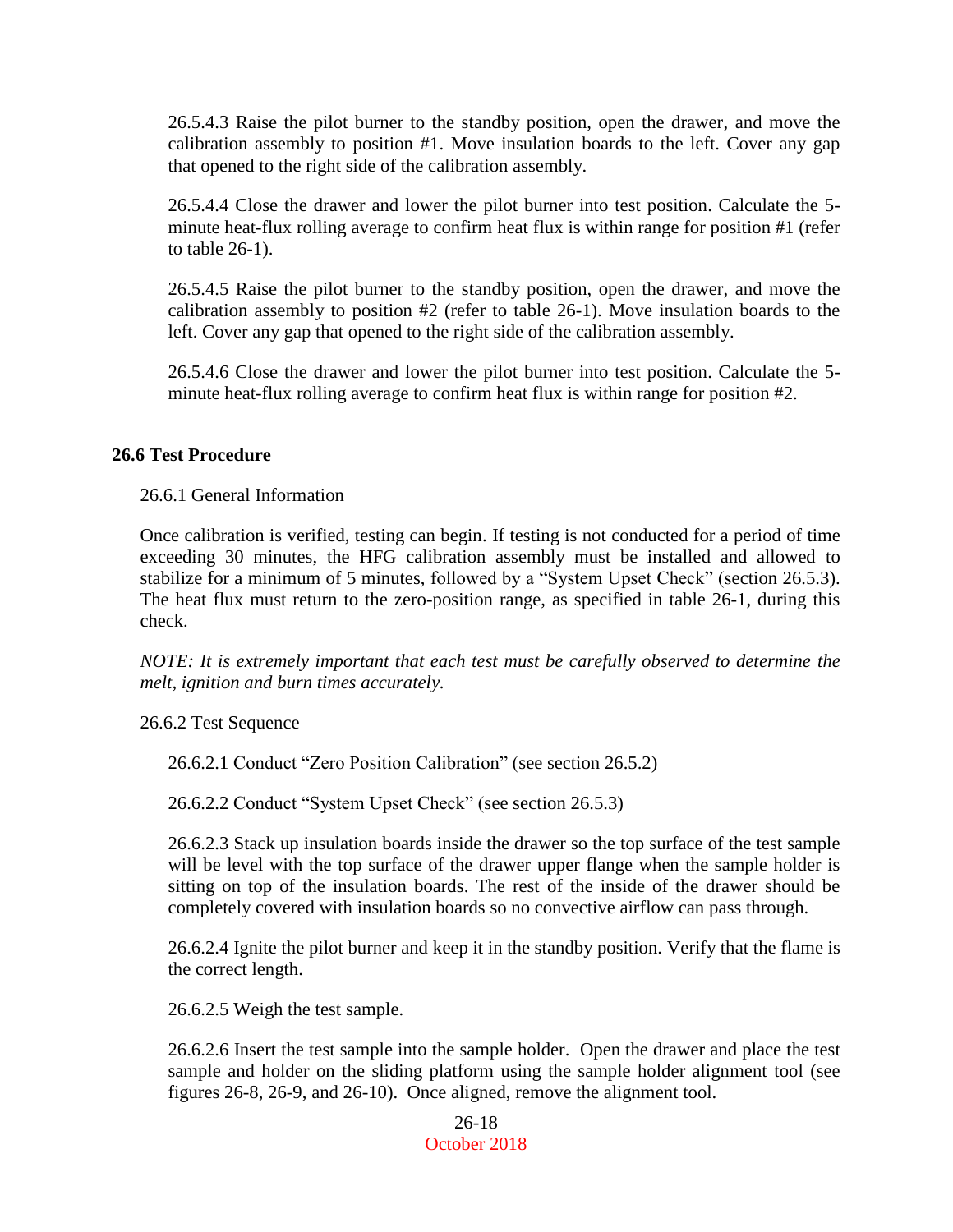26.6.2.7 Immediately push the sliding platform into the chamber (within 3 seconds or less).

26.6.2.8 Within 1 second or less, bring the pilot burner flame into contact with the sample at the zero position, and simultaneously start the timer.

26.6.2.9 After an ignition time of 120 seconds, quickly lift the burner flame to the standby position within 1 second or less. Allow the test to progress for an additional 120 seconds.

26.6.2.10 Open the drawer, and continue to observe the test sample remaining in the sample holder. If the sample is still burning, measure the time when the burning ends, then remove the sample holder and test sample. Set sample and any remnants aside to cool. To avoid excessive heat loss, keep the drawer closed when not loading, measuring, or unloading samples.

26.6.2.11 Weigh the sample and remnants after carefully blowing off any oxidation or residue.

*NOTE: This process should be completed within 1 hour of the end of the test.*

26.6.2.12 When test series is complete, conduct system "Recheck" to verify posttest heat flux is within range. If not within range, previous test data are invalid (refer to table 26- 1).

26.6.3 System Recheck Procedure

26.6.3.1 Install the HFG fixture at the zero position. Place a sheet of noncombustible material on top of the sliding platform adjacent to the calorimeter fixture (to the left) to prevent heat loss during calibration. All gaps within the drawer opening that could allow air to flow through must be covered.

26.6.3.2 Ensure the HFG surface is clean, properly aligned, and that cooling water is flowing. Close the sliding platform.

26.6.3.3 The pilot burner must be off and in the down position (test position).

26.6.3.4 Allow the system to stabilize for 25 minutes.

26.6.3.5 After 25 minutes, calculate the zero-position "Recheck" heat flux using the HFG millivolt signal and its calibration constant, and begin a 5-minute rolling average.

26.6.3.6 After 5 minutes (no adjustments permitted), verify heat flux is within the "Recheck" range (table 26-1).

26.6.3.7 You may continue material testing after a "Recheck," or shut down the system and allow the apparatus to cool to ambient conditions if testing has been completed.

> 26-19 October 2018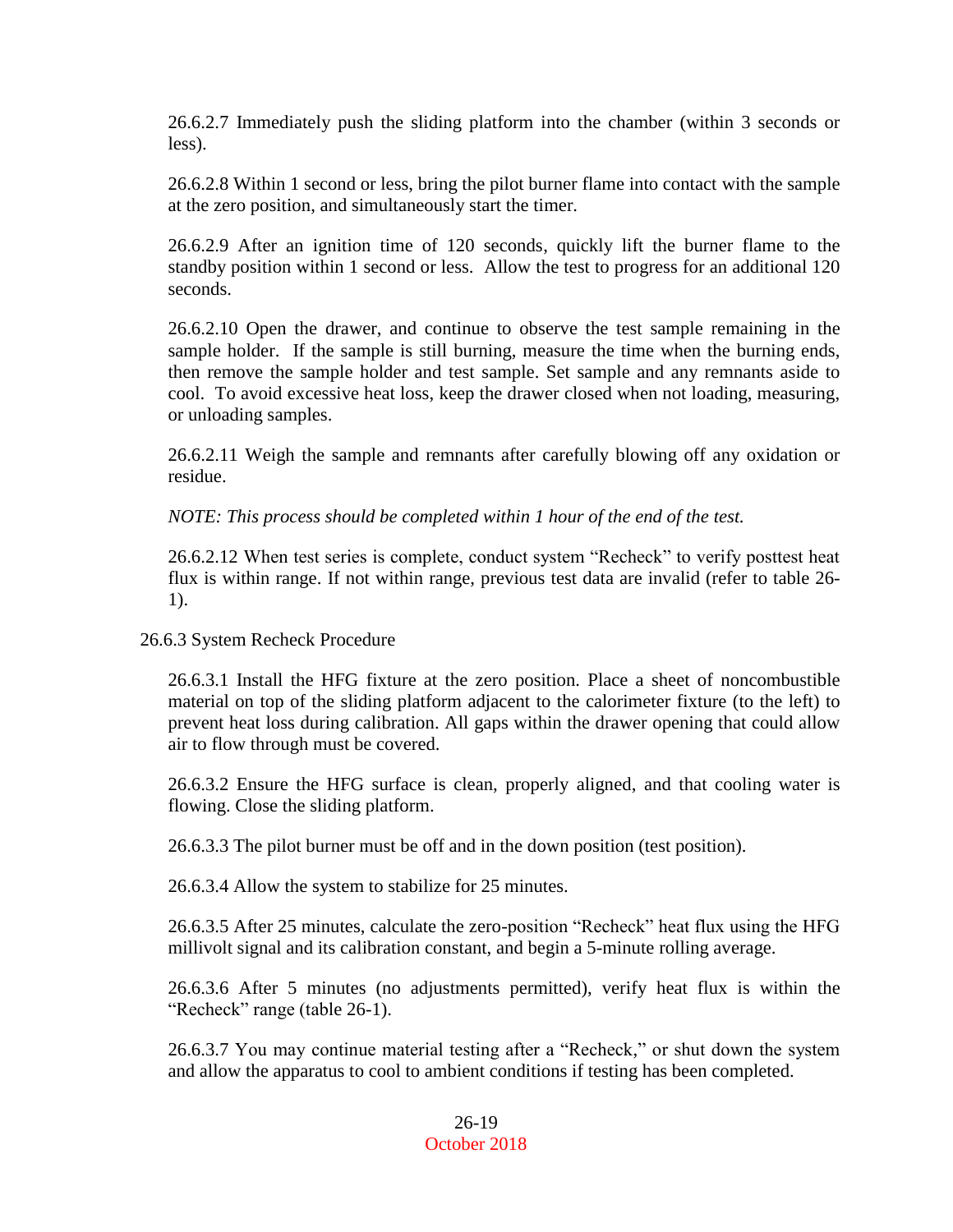#### **26.7 Report**

26.7.1 Setpoint Temperature

Record the temperature set point for the radiant panel power controller.

26.7.2 Zero Position Calibration

Record the 5-minute average heat-flux value (BTU/ft<sup>2</sup>-sec or W/cm<sup>2</sup>).

26.7.3 Chamber Temperature

Report the pretest chamber temperature after calibration.

26.7.4 System Recheck

Record the 5-minute average heat-flux value (BTU/ft<sup>2\*</sup>sec).

26.7.5 Material Identification

Fully identify and describe the test sample (e.g., alloy, grade, thickness).

26.7.6 Melting

Report the melting time in seconds for each sample tested.

26.7.7 Ignition Time

Report the ignition time in seconds for each sample tested (120 or 240 seconds).

26.7.8 Burn Time

Report the burn time for each sample tested.

26.7.9 Self Extinguishment Time

If the sample burns, report the time for each sample to self-extinguish.

26.7.10 Notes/Comments

Report any occurrences of sparking, melting, glowing, swelling, flashing, or char.

26.7.11 Weight Loss

Calculate and record the weight percentage loss of each test sample by combining the final weight of the sample remaining in the holder and any additional remnants removed from the top of the insulation. Ensure that the remnant weight includes only metallic components, and no oxidized material or insulation board material. The combined weight of the tested sample

> 26-20 October 2018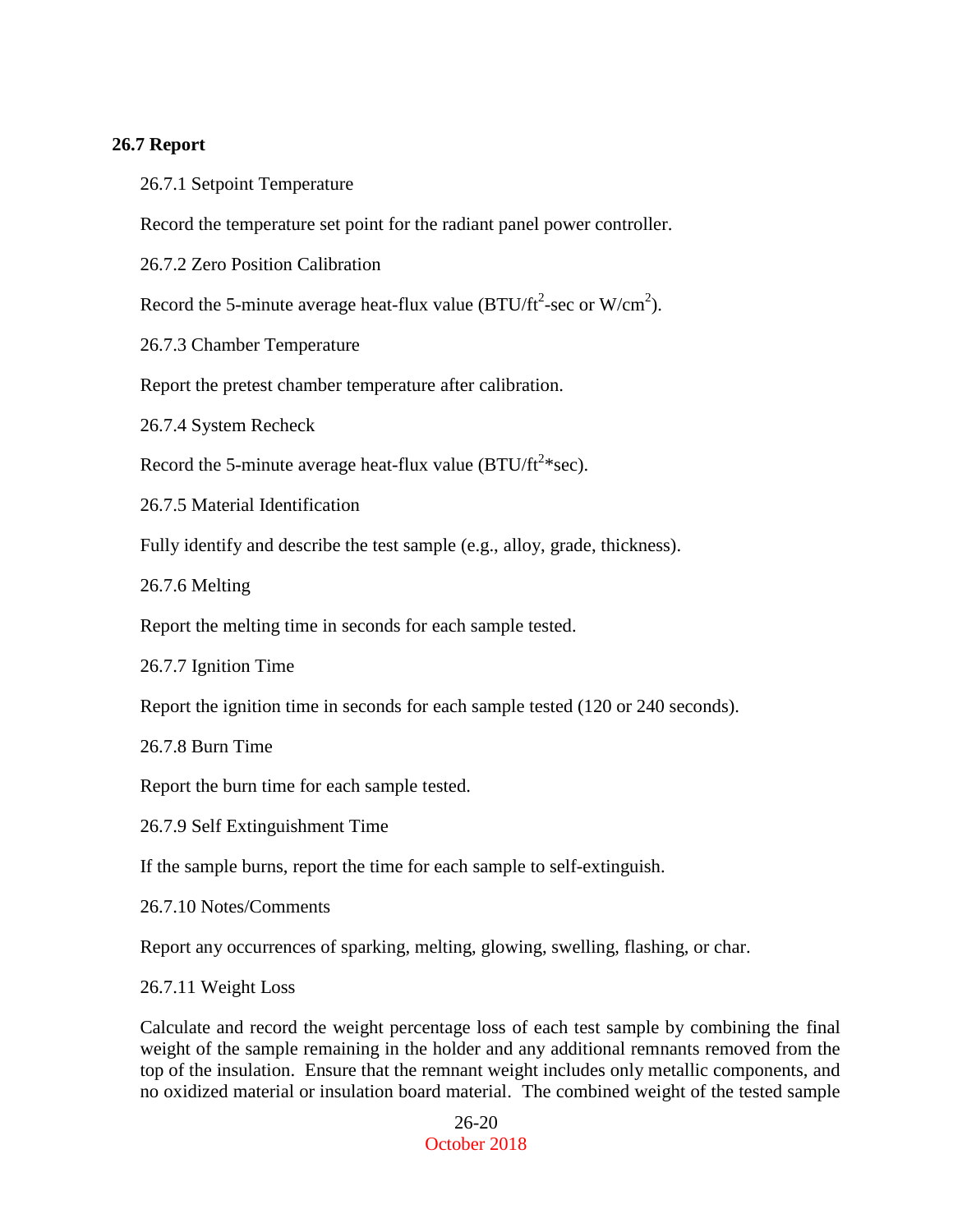and remnants can be subtracted from the initial weight of the sample. This value can then be divided by the initial weight, and the value multiplied by 100 to determine the percentage weight loss.

### **26.8 Requirements**

26.8.1 Ignition Time

The time to ignition, after placement of the pilot burner flame, must not be less than  $\frac{60}{ }$ seconds.

26.8.2 Weight Loss

The calculated weight loss may not excess 30%.

26.8.3 Self Extinguishment

Measuring the exact time of flame extinguishment of the test sample is difficult and subjective, given the nature of a burning magnesium alloy. The transition of the alloy from burning to self-extinguishment typically happens gradually rather than instantaneously, as is the case with most traditional cellulosic materials. For this reason, a maximum allowable time until self-extinguishment of the test sample is not required, per se. However, if new magnesium alloys become available that exhibit extended burn periods prior to selfextinguishment, but still pass the weight loss criteria, it may be necessary to incorporate a maximum time requirement for the alloy to self-extinguish.

26.8.4 Quantity of Samples

A minimum of three samples must be tested and 80% or greater must pass both criteria specified in 26.8.1 and 26.8.2. An example is shown in table 26-2.

| <b>Total Samples</b> |                  |      |
|----------------------|------------------|------|
| Tested               | <b>Must Pass</b> | $\%$ |

**Table 26-2. Quantity of samples that must pass for a given number tested**

| Total Samples<br><b>Tested</b> | <b>Must Pass</b> | %    |
|--------------------------------|------------------|------|
| 3                              | 3                | 100% |
|                                |                  | 100% |
| 5                              |                  | 80%  |
| 6                              | 5                | 83%  |
| 7                              | 6                | 86%  |
| 8                              | 7                | 88%  |
| 9                              | 8                | 89%  |
| 10                             |                  | 80%  |